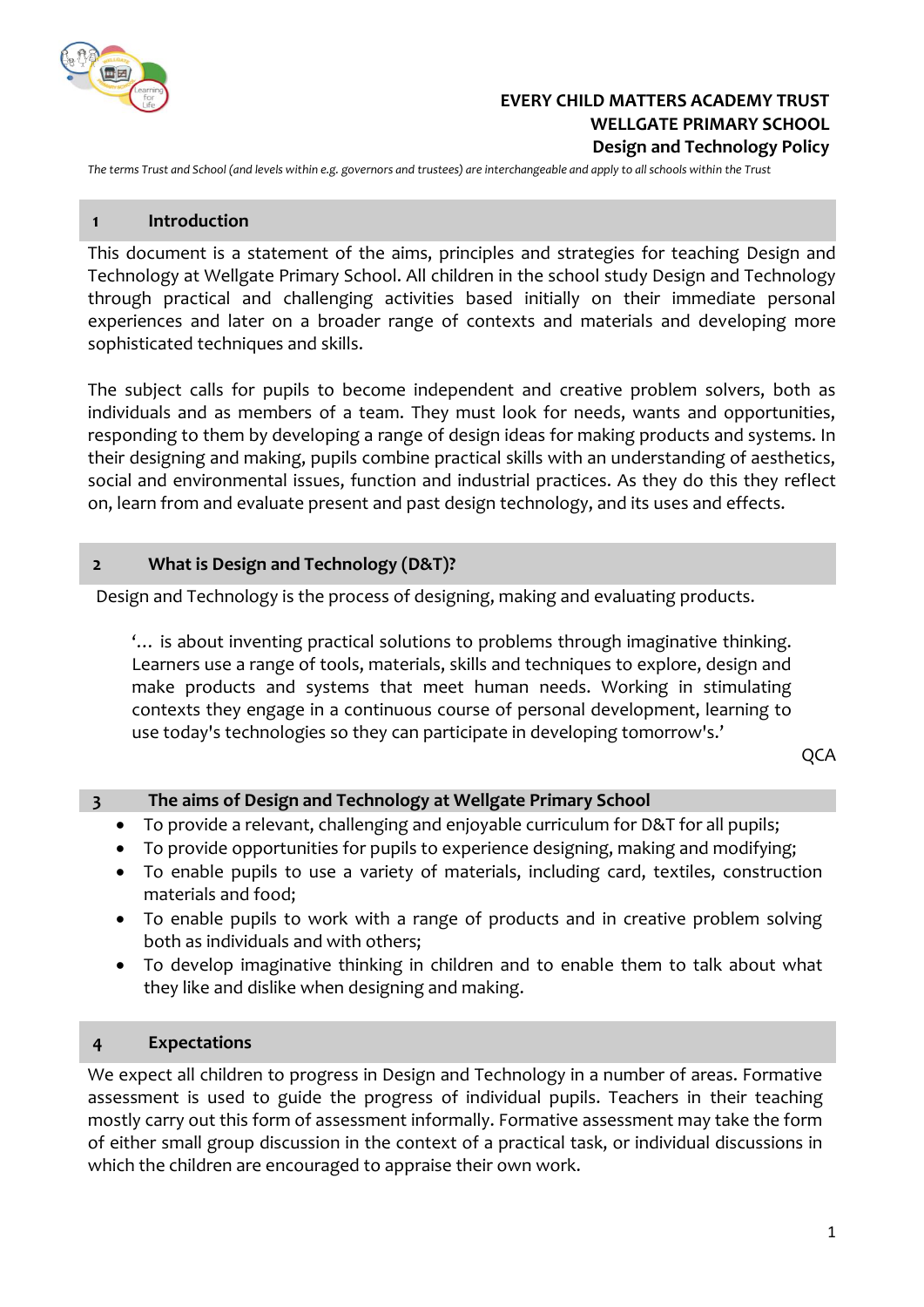

By the **end of Key Stage 1**, the majority of pupils should be within the range levels 1 to 3. Most pupils are expected to achieve level 2.

By the **end of Key Stage 2**, the majority of pupils should be in the range of levels 3 to 5. Most pupils are expected to achieve level 3.

# **5 Strategies for recording and reporting**

Records of progress in D&T kept for each child contain a termly record of progress in each attainment target, and a portfolio of work, dated and annotated with teacher comments, which show achievement and progress.

# **6 Special educational needs/inclusion/gifted and talented**

We teach D&T to all children, whatever their ability, as part of the school's teaching and learning policy to provide a broad and balanced education for all children. We provide learning opportunities matched to the need of children with learning difficulties and also those who are More Able, and we take into account the targets set for individual children in their Individual Educational Plans (IEPs).

# **7 Personal, social health and economic education (PSHEE)**

D&T contributes to the teaching of personal, social health and economic education. We encourage the children to develop a sense of responsibility in following safe procedures when making things. They also learn about health and healthy diets. Their work encourages them to be responsible and to set targets to meet deadlines, and they also learn through their understanding of personal hygiene, how to prevent disease from spreading when working with food.

The teaching of D&T offers opportunities to support the social development of our children through the way we expect them to work together in lessons. Working collaboratively allows the children to work together, and give them a chance to discuss their feelings about their own work and the work of others. The children develop respect for the abilities of other children and a better understanding of themselves. They also develop a respect for the environment, for their own health and safety and for that of others. This variety of experiences teaches them to appreciate that all people are equally important, regardless of their ability.

### **8 Resources**

Teachers provide a range of good quality materials, tools and equipment. At Key Stage 1 pupils use a range of materials, including textiles, food and items that can be assembled to make products. At Key Stage 2 pupils use a range of materials including stiff and flexible sheet materials, textiles, wood, food, electrical and mechanical components.

The majority of materials and equipment are organised into D&T boxes and are stored in classrooms. Tools, equipment and consumables required in order to teach the units of work, are checked each year and replaced as necessary.